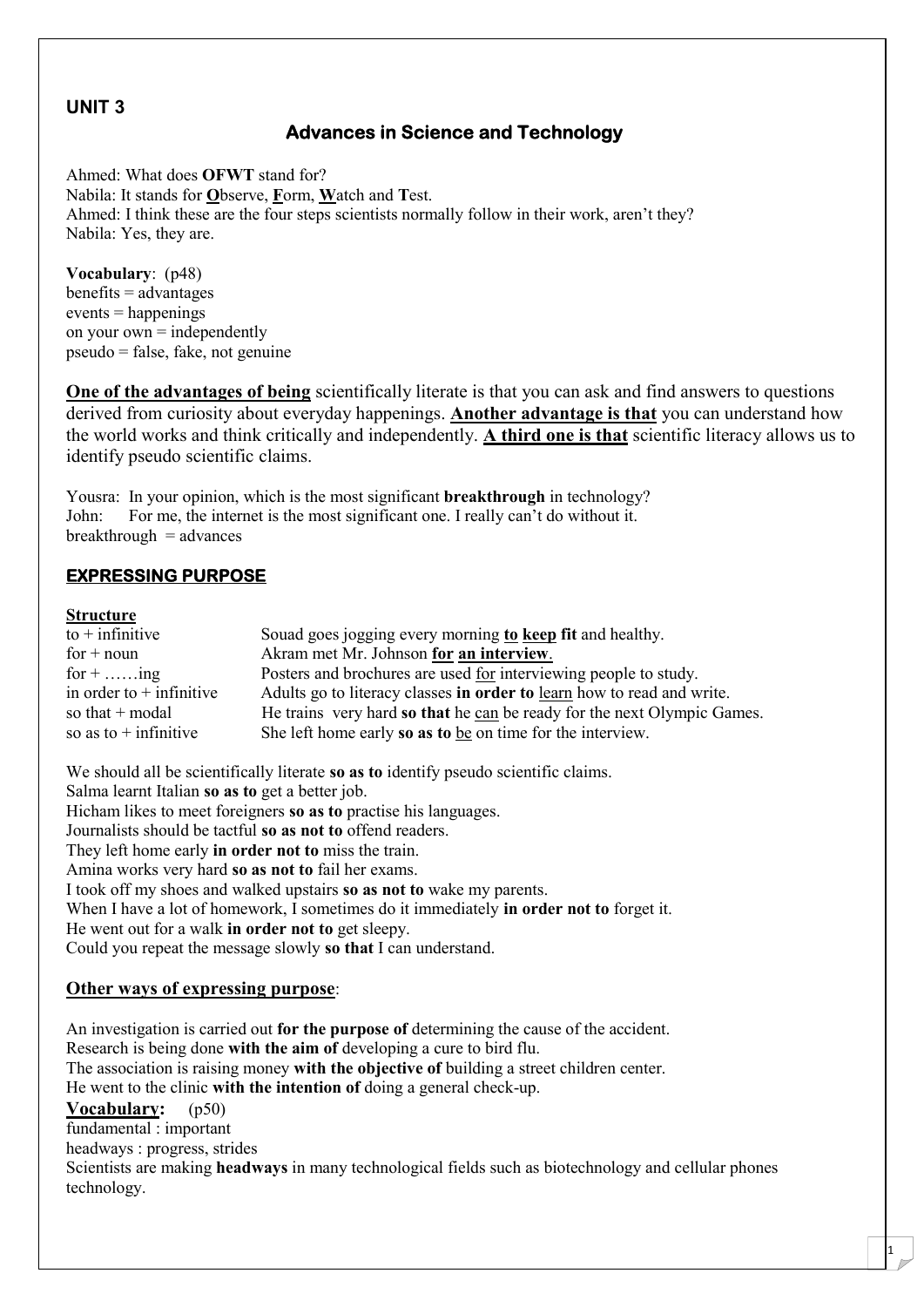

Technology is applied science. It focuses on designing tools and systems for practical purposes **whereas** science focuses on general knowledge by investigating natural phenomena.

#### **The Simple Past Tense**: (review)

When I **returned** home from work, I **decided** to watch TV. I **took** the remote controller and **zapped** to my favourite channel. But, the electricity **went** off a short time later. I **took** my mobile phone and **called** my friend to help me fix the problem. He **was** busy on his computer sending and replying to e mails or chatting. I **couldn't** use the vacuum cleaner to clean the carpet, so I **had** to take a brush and do it manually. I **couldn't** use the microwave oven to heat my dinner and **was obliged** to have cold. After dinner, I **couldn't** use the dishwasher and again, with my own hands, I **washed** all the dishes.

#### **Making and responding to complaints about behavior**

| <b>COMPLAINING</b>                             | <b>APOLOGIZING</b>               | <b>ACCEPTING/REFUSING</b><br><b>APOLOGIES</b> |
|------------------------------------------------|----------------------------------|-----------------------------------------------|
| Sorry to say it, but you                       | I do apologise.                  | It's $O.K$                                    |
| <b>Enough is enough!</b>                       | Sorry about that.                | Never mind.                                   |
| I'm not satisfied with the way you             | I'm very sorry.                  | It's not important.                           |
| I've been patient long enough, but             | I'm awfully sorry.               | Don't worry about it.                         |
| I just don't know how to say it, but           | I'm terribly sorry.              | I see no reason why I should.                 |
| I'm afraid I have to make a serious complaint. | Sorry to hear that.              |                                               |
| Oh. I've got a bit of a problem here; you see  | Oh, dear. I'm really sorry.      |                                               |
| Sorry to bother you, but                       | I just don't know what to say.   |                                               |
| Look, I'm sorry to trouble you, but            | I'm sorry. I didn't realize.     |                                               |
|                                                | I can't tell you how sorry I am. |                                               |

### **Rejecting a complaint -Well, I'm afraid there's nothing we can do about it actually. -I'm afraid there isn't much we can do about it.**

\*Susan: **I wish you wouldn't** make so much noise when I'm busy working. Tom: **Oh, I'm terribly sorry! I didn't realize** you were working.

\*Hamid: **I'm sorry to say this, but** I really didn't like the way you talked to your mother. John: **Oh, I'm awfully sorry. I didn't realize** I was so rude.

\*Barbara: I was waiting for you in the coffee shop but you didn't come. Steve: **I'm awfully sorry**, darling. I really forgot it. Barbara: **Don't worry about it**. Steve: Another time perhaps.

## **At a hotel**

\*A: **Excuse me, but** there is a problem with the heating in my room. B: **Sorry to hear that** – I'll get someone to check it for you.

\*Man: **I'm afraid I have to make a complaint**. Some money has gone missing from my room.

2 |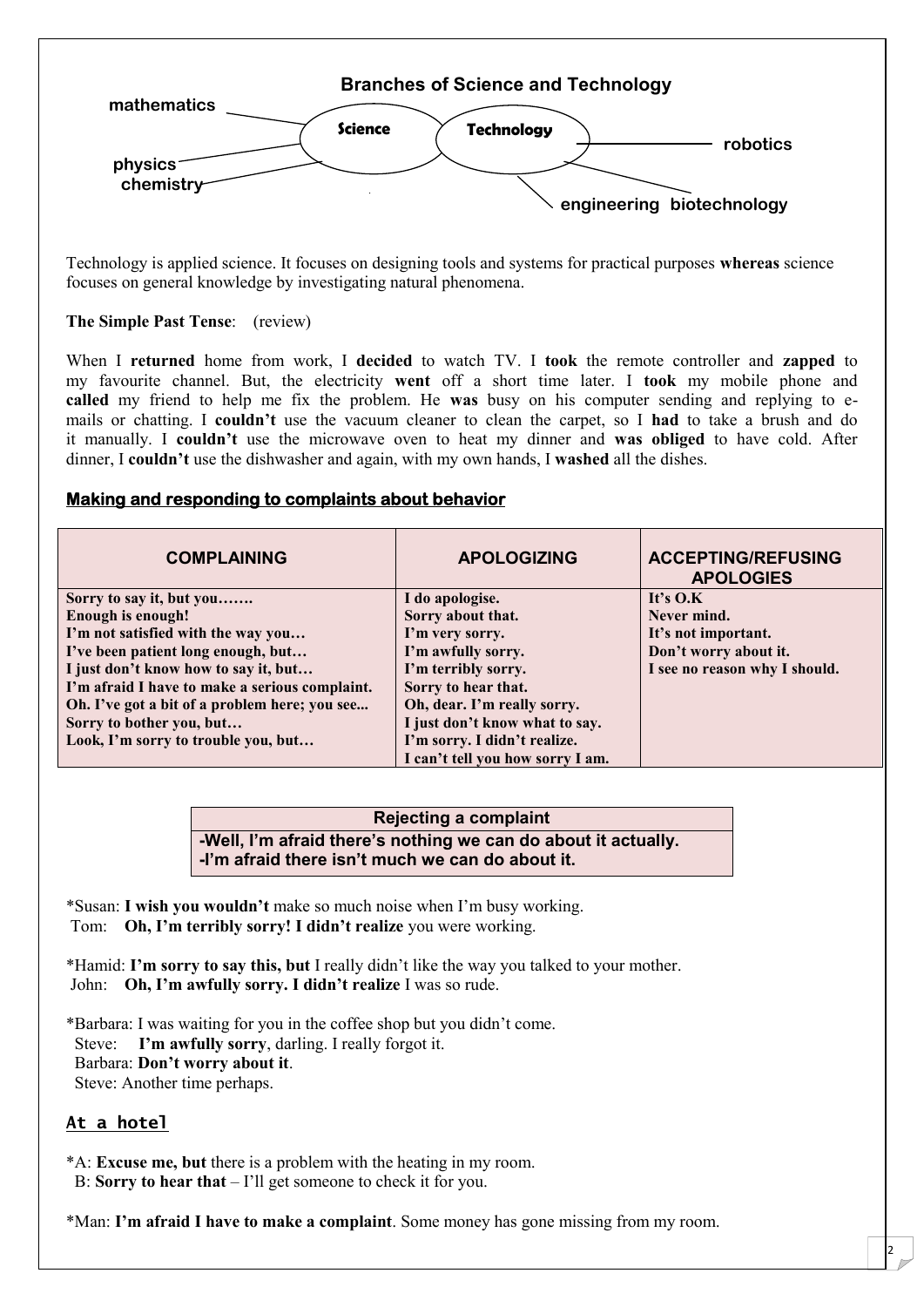Receptionist: **We're terribly sorry**, sir.

## **Expressing Certainty and Uncertainty** (**p56)**

| <b>EXPRESSIONS OF CERTAINTY</b>                 | <b>EXPRESSIONS OF UNCERTAINTY</b>                    |
|-------------------------------------------------|------------------------------------------------------|
| undoubtedly – crystal clear – no one can deny – | $may$ -could – might – unlikely - probably – I doubt |
| won't be – are sure – certainly – must be       | $\int$ if - It's improbable that-I think /guess etc  |

#### **Expressing certainty**:

**Here are some phrases you can when you are sure that something will not happen in the future. For example, to the question " Do you think that scientists will find a cure to AIDS in the near future?", you may respond as follows:**

|     | $\Gamma$ m                              | absolutely sure<br>quite sure<br>certain<br>positive | they will. |
|-----|-----------------------------------------|------------------------------------------------------|------------|
| Yes | definitely.<br>certainly.<br>of course. |                                                      |            |

|     | $\Gamma$ m                                           | absolutely sure<br>quite sure<br>certain<br>positive | they won't. |
|-----|------------------------------------------------------|------------------------------------------------------|-------------|
| No, | definitely not.<br>certainly not.<br>absolutely not. |                                                      |             |

3

#### **Expressing uncertainty:**

**When you are not sure whether something will happen in the future, you can use these useful phrases:**

| Well, | it's possible.<br>there might be.<br>it could happen.<br>it's not possible. | I suppose | but | I wouldn't like to say for certain.<br>I'm not really sure.<br>I doubt it.<br>I have my doubts.<br>it's doubtful.<br>it's highly unlikely. |
|-------|-----------------------------------------------------------------------------|-----------|-----|--------------------------------------------------------------------------------------------------------------------------------------------|
|       | you never know of course.<br>no one can say for certain.                    |           |     | it's improbable.                                                                                                                           |

## **Functional meaning of modals**:

must: certainty, obligation, ( 100% necessary to do something.) mustn't: prohibition ( 100% necessary not to do something.) may: possibility – probability ( it's about 50% possible ) might: possibility ( less than 50% possible ) needn't: ( lack of necessity ) should: advice (it's a good idea) shouldn't: (it's a bad idea) can't : impossibility

**When I leave school, I may go to a university of science or I can even get a job at a laboratory. This must be the laboratory – there are instruments and products of scientific research.**

**I'll probably come back to see the manager next week if I am free.**

**I think / guess they are going to offer me a job as I have the ideal profile.**

**They will certainly interview me about my past experience as they usually do.**

**I guess / think their wages are high and their technology is advanced.**

**I certainly will enjoy myself working in this laboratory; I am fond of science and technology. Computers are likely to replace teachers in a few years' time.**

**It's positive that the problem of unemployment will be solved if drastic measures are taken. I bet the rate of illiteracy in our country will decrease in the next decade.**

**We needn't raise taxes. We have made a lot of money out of phosphates sales this year.**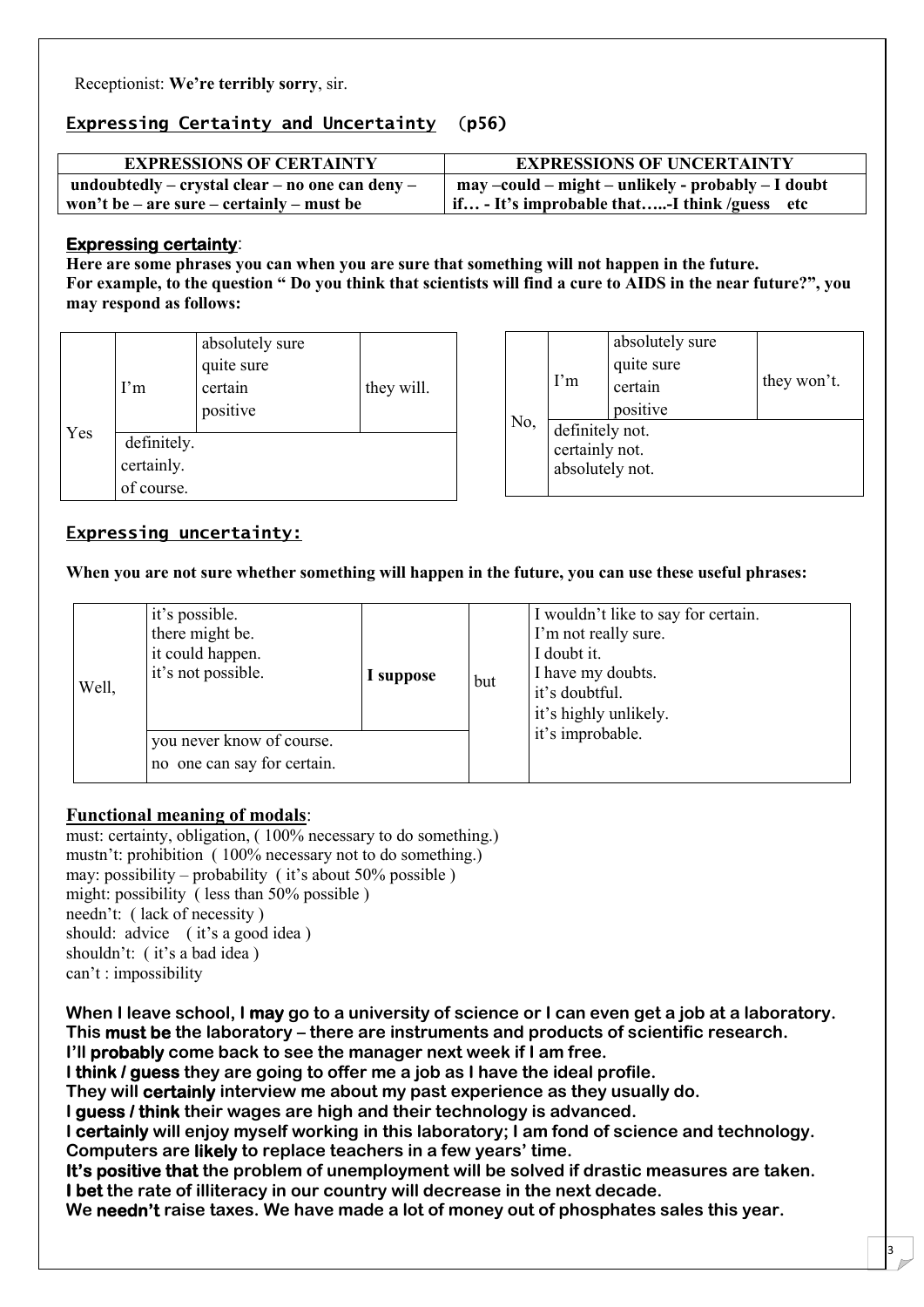### **PAST TENSE** : **simple and continuous** (**review)**

**I was having lunch in a small restaurant near the office. She was sitting at a table near the window. I wondered why she was looking at me. Did she know me? I didn't think I had ever seen her before.**

**Suddenly she stood up and walked slowly towards me. I still remember my feeling exactly. I wanted to run away, but I knew I couldn't. She stopped by my table and smiled down at me. She had on a purple dress. I think it had a flower pattern and she was amazingly beautiful. 'Excuse me,' she said. 'Have you got a pen?'**

#### **Phrasal verbs (pages 56,57)**

**bump up: increase**

**turn down: (1) refuse an offer, reject an application. She turned down the new job because she didn't want to move.**

**turn down: (2) lower the volume or intensity of a TV, radio, or other machine.** → **I'm studying! Please turn down the TV.**

**put down: insult, make someone feel stupid**

**ease off: reduce pressure**

**look forward to: be excited about the future**

**Phrasal verbs 2 (p58) progress** → **along, behind, through, on**

**communication** → **across, through, over, between relationships** → **together, up getting involved in an activity** → **in, into ignoring problems** → **around, aside, off**

**My project work is coming along nicely. I've fallen behind with my work. We sailed through our exams. We learnt a lot before the exams. Just keep on. You have been doing a good job. Let's all join in when I sing the Moroccan National Anthem. When I can get into my work, I really enjoy it. I can't work round this problem. We need to put aside our differences. I laughed off his criticism. We got together in our first year at this school. The whole group rallied together to protest against child labour. Two students from each class pair up to produce a short play. I don't seem to be able to get through to them. The message came over clearly. Something interesting passed between them. She eased off the accelerator to let the car slow down.**

**Reading: (pages 60,61)**

**A: What did Graham Bell invent? B: He invented the telephone.**

**To do any job well requires hard work, perseverance and the ability to focus on your aims without being distracted. perseverance: determination**

4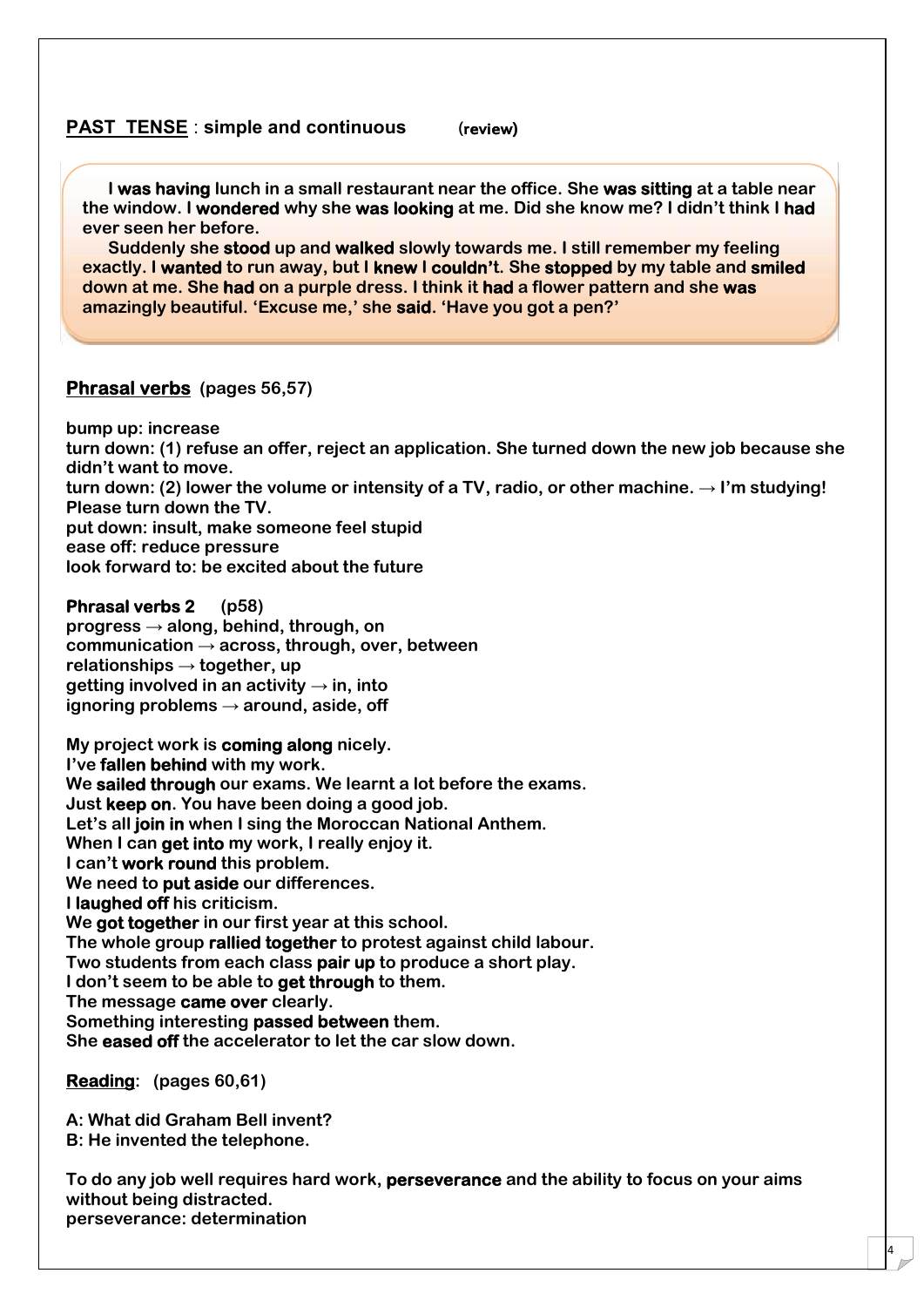**Abdellah: What would you like to be in the future? Habiba: I'd like to be a laboratorial.**

## **CONDITIONAL TYPE 3 + WISHES**

#### **Rule: Conditional type 3**

| <b>FORM</b>                                                                      | <b>USE</b>                                                                           | <b>EXAMPLE</b>                                                         |
|----------------------------------------------------------------------------------|--------------------------------------------------------------------------------------|------------------------------------------------------------------------|
| If + past perfect + would have $ $ To describe hypothetical<br>+ past participle | conditions in the past and the<br>results that the speaker<br>imagines were possible | If the leaders had been wiser,<br>the war wouldn't have broken<br>out. |

#### **Rule: Wishes**

| <b>FORM</b>                                 | USE                    | <b>EXAMPLE</b>                                                     |
|---------------------------------------------|------------------------|--------------------------------------------------------------------|
| I wish / wished / If only + past participle | To express past wishes | My grandfather wishes he had had a cell<br>phone in his childhood. |
|                                             | To express regret      | If only there hadn't been many victims in<br>the second world war. |

## **Text: If I had time, I would have done it**

**"My brother Jamal won a national award for his latest scientific invention. We celebrated it last night. A lot of people came. We had a lot of food. Unfortunately, I ate so much that I had a stomach-ache. I couldn't get up in the morning because I didn't sleep early. I didn't go to school. I missed several lessons. I didn't do the test. The teacher gave me a bad mark because I forgot to do my homework."**

I**f** Jamal **hadn't eaten** a lot, he **wouldn't have had** a stomach-ache. **If** he **had slept** early, he **could have got up** in the morning. He **wouldn't have missed** several lessons i**f** he **had gone** to school. **If** he **had gone** to school, he **would have done** the test. The teacher **wouldn't have given** him a bad mark **if** he **had done** the homework.

**I wish I hadn't eaten** so much last night. I felt terrible then. **If I hadn't eaten** so much last night, I **wouldn't have felt** terrible.

**I wish** my father **had bought** me computer last year. I could be a programmer then. **If** my father **had bought** me a computer last year, I **could have been** a programmer then.

Health authorities **wish** people **got immunized**. They could improve their health then. People **could have improved** their health **if** they **had got immunized**.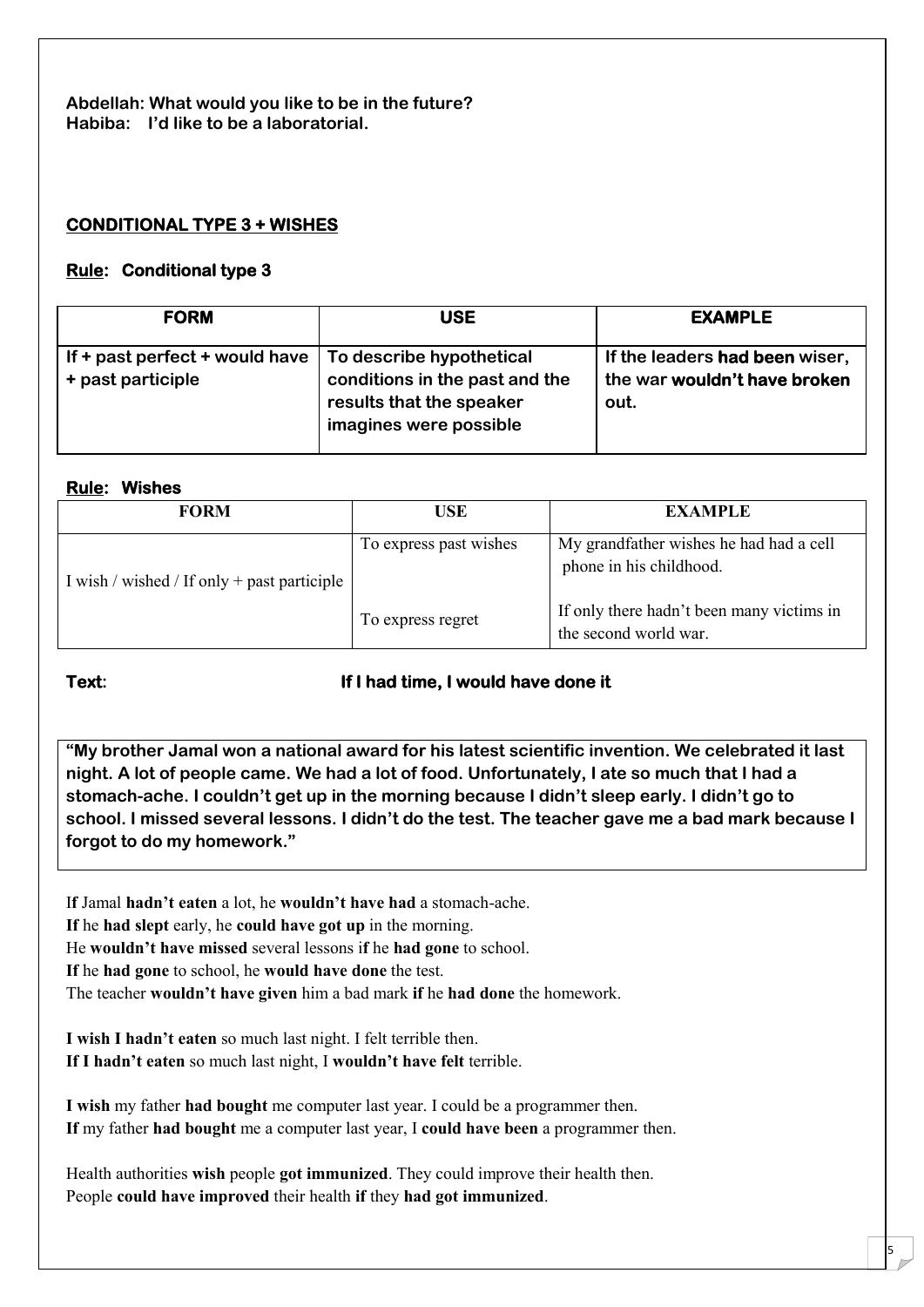Nabil **wishes** his satellite receiver **hadn't stopped** working. He could watch the live conference about the nuclear danger on the environment.

Nabil **could have watched** the live conference about the nuclear danger on the environment **if** his satellite receiver **hadn't stopped** working.

## **Dialogue:**

### Student: **Could you give me an idea about** biotechnology, please?

Teacher: Yes, of course. Biotechnology (or bioengineering) **refers to** any change of an organism's genes for practical purposes like disease control, better crops, cloning of plants and animals,…Biotechnology **is** closely **related to** genetics which **can be defined as** the scientific study of genes, i.e. variations in the characteristics – resemblances and differences – of organisms and how these characteristics are inherited from generation to generation. Modern genetics is as much concerned with the organism level of this process as it is with cellular and molecular levels.

**Thanks to** biotechnology, farmers are able **to get rid of** unwanted characteristics of plants and keep the ones that they desire. One example of these is the new type of potatoes that resist invasion by dangerous insects.

Advances in genetic engineering **have made it possible** to decrease the need for fertilizers by breeding plants that produce their own form of efficient fertilizers**… However**, there are some negative **side effects** that must be worked out. **An example of this**, is a decline in the quality of taste, which would definitely outweigh the benefits of a long shelf life or resistance to insects!

Student: Is it used to control some of the human diseases?

Teacher: Yes. The use of genetic engineering in humans promises some extraordinary benefits, **one of which** is cure and prevention of many types of diseases that come from faulty genes.

Student: Thank you very much, sir.

Teacher: Not at all.

# **Expressions of concession and addition:**

# **Link your Sentences**

**When diplomats met to form the United Nations in 1945, one of the things they discussed was settling up a global health organizations. As a result, World Health Organisation was set up on 7 April 1948- a date we now celebrate every year as World Health Day. WHO is responsible for providing leadership on global health matters. It also accounts for shaping the health research agenda such as setting norms and standards, providing technical support to countries, monitoring and assessing health trends. Since health is a shared responsibility, WHO's job is to provide equitable access to essential care and collective defence against transnational threats. In brief WHO's greatest concern must always rest with disadvantaged and vulnerable groups; that is to say, the groups who often live in remote rural areas or shanty towns and have little political voice.**

**Although the school is far away, Zahra attends all afternoon classes.**

**Although he is rich, Adil does not give alms to the poor.**

**Although international organizations work hard, they can't solve all the problems.**

**Although globalization has a positive impact on Moroccan women's situation, there is still fear of losing local tradition.**

6

**Although it was raining, we went out.**

**Though the school is very far from her village, Fatima insists on attending all her lessons. In spite of his wealth, Adil does not give alms to the poor.**